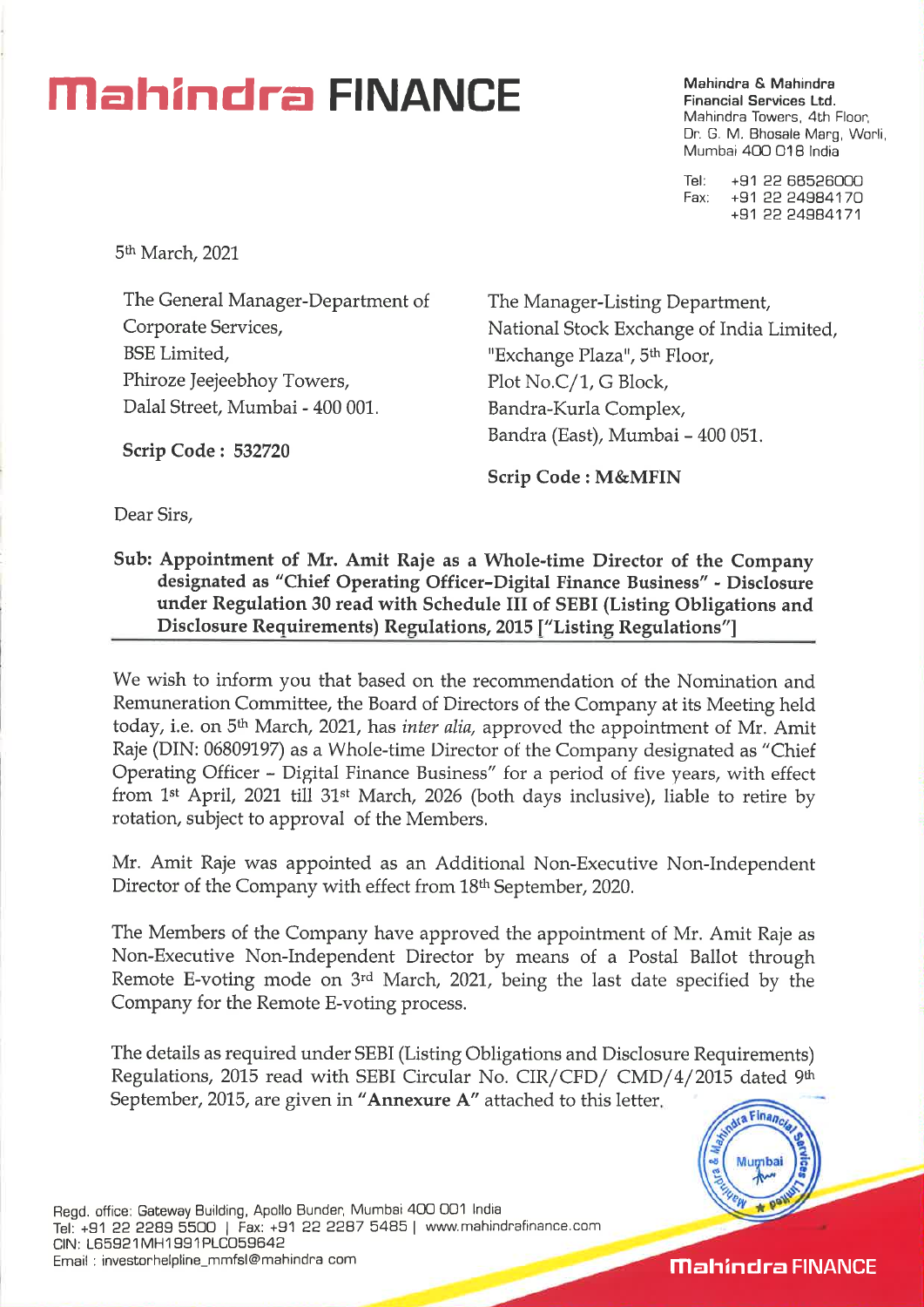### **Mahindra FINANCE Page No..2,**

This intimation is also being uploaded on the Company's website at https: / / www.mahindrafinance.com.

We request you to kindly take the same on record.

Thanking you,

Yours Faithfully, **For Mahindra** *&* **Mahindra Financial Services Limited** 

Amariez

**Arnavaz M. Pardiwalla Company Secretary & Compliance Officer** 



Encl: a/a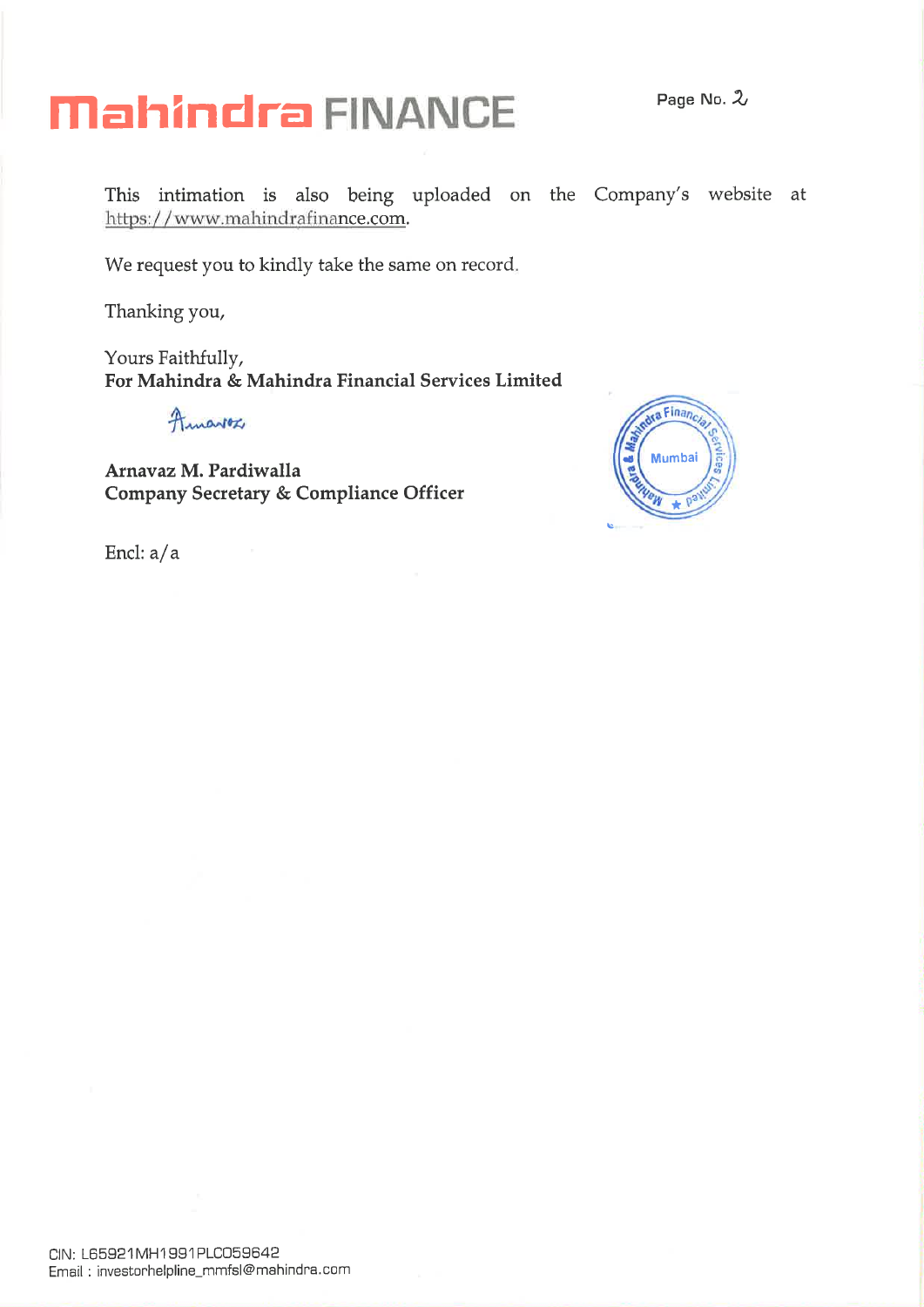# **Mahindra FINANCE** Page No.3

#### **ANNEXURE A**

#### **Details of Mr. Amit Raje (DIN: 06809197)**

| Sr.          | Details of Events that need to                                                                               | Information of such event(s)                                                                                                                                                                                                                                                                                                                                                                                                                                                                                                                        |
|--------------|--------------------------------------------------------------------------------------------------------------|-----------------------------------------------------------------------------------------------------------------------------------------------------------------------------------------------------------------------------------------------------------------------------------------------------------------------------------------------------------------------------------------------------------------------------------------------------------------------------------------------------------------------------------------------------|
| No.          | be provided                                                                                                  |                                                                                                                                                                                                                                                                                                                                                                                                                                                                                                                                                     |
| a)           | Reason<br>for<br>change<br>viz.<br>resignation,<br>appointment,<br>cessation, removal, death or<br>otherwise | Appointment of Mr. Amit Raje as a Whole-time<br>Director of the Company designated as "Chief<br>Operating Officer - Digital Finance Business"<br>with effect from 1 <sup>st</sup> April, 2021 till 31 <sup>st</sup> March,<br>2026 (both days inclusive), liable to retire by<br>rotation, subject to approval of the Members.                                                                                                                                                                                                                      |
| $\mathbf{b}$ | Date of appointment / cessation<br>applicable) & term of<br>(as<br>appointment                               | Date of Appointment - With effect from 1st<br>April, 2021.<br>Term of Appointment - From 1st April, 2021 till<br>31 <sup>st</sup> March, 2026 (both days inclusive). Mr. Raje<br>will be liable to retire by rotation.                                                                                                                                                                                                                                                                                                                              |
| $\mathbf{c}$ | profile<br>Brief<br>(in<br>$\sigma$<br>case<br>appointment)                                                  | Mr. Amit Raje is a Non-Executive Non-<br>Independent Director of the Company.<br>He is currently the Executive Vice-President -<br>Partnerships & Alliances of Mahindra &<br>Mahindra Limited, the Parent company and is<br>responsible for leading M&A and Investor<br>Relations at the Mahindra Group.<br>Prior to joining the Mahindra Group, Mr. Amit<br>Raje was the Managing Director in the Principal<br>Investing Area of Goldman Sachs. He was a<br>Nominee Director of Goldman Sachs on the<br>Boards of Noveltech Feeds Private Limited, |